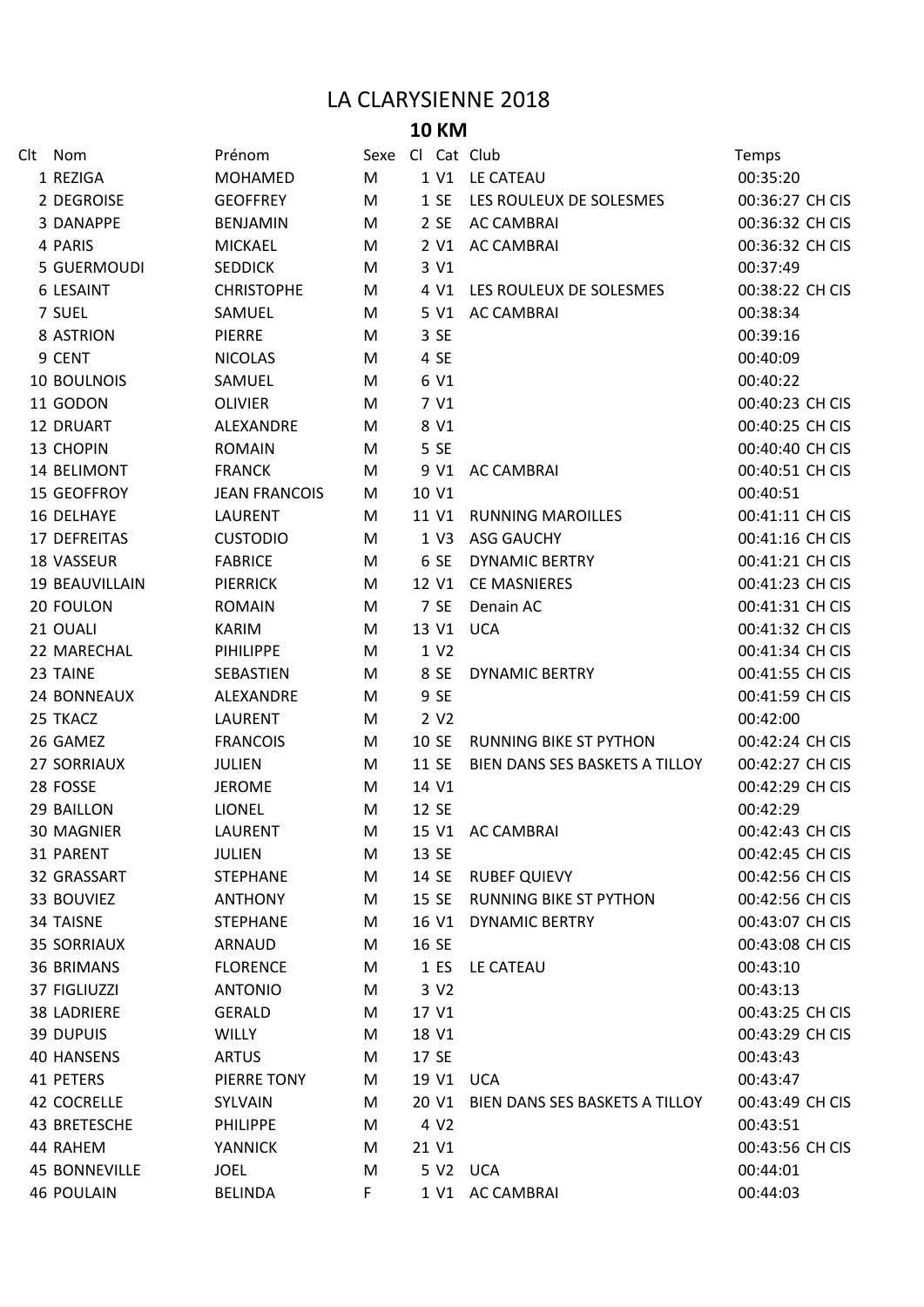| 47 JOSIEN           | <b>JEROME</b>         | M  | 22 V1             |                                | 00:44:05 CH CIS |
|---------------------|-----------------------|----|-------------------|--------------------------------|-----------------|
| 48 MERESSE          | <b>PIERRE</b>         | M  | 18 SE             | <b>RUNNING BIKE ST PYTHON</b>  | 00:44:10        |
| 49 HUMAIN           | <b>DELPHINE</b>       | F. | 2 V1              | <b>AC CAMBRAI</b>              | 00:44:11 CH CIS |
| 50 IDZIAK           | <b>LAURENT</b>        | M  | 23 V1             |                                | 00:44:11        |
| 51 MORIAUX          | <b>OLIVIER</b>        | M  | 24 V1             | <b>RUBEF QUIEVY RTT4C</b>      | 00:44:21 CH CIS |
| 52 PARENT           | <b>NATHALIE</b>       | F. | 3 V1              |                                | 00:44:25        |
| 53 DELPIERRE        | <b>DYLAN</b>          | M  | 19 SE             |                                | 00:44:35 CH CIS |
| 54 MOLIN            | <b>CHRISTOPHE</b>     | M  | 20 SE             |                                | 00:44:59        |
| 55 TISON            | <b>JEAN DOMINIQUE</b> | M  | 21 SE             |                                | 00:45:01 CH CIS |
| 56 DESSEINT         | <b>DAVID</b>          | M  | 22 SE             | <b>CMD RUNNING</b>             | 00:45:04 CH CIS |
| 57 BOULAND          | <b>HERVE</b>          | M  | 23 SE             | <b>ACB BAPAUME</b>             | 00:45:32 CH CIS |
| 58 STELLA           | SAMUEL                | M  | 25 V1             | <b>KATAPULT RUNNING</b>        | 00:45:35 CH CIS |
| 59 BREGEON          | <b>MAXIME</b>         | M  | 24 SE             |                                | 00:45:40        |
| 60 GUMEZ            | <b>VINCENT</b>        | M  | 25 SE             | <b>DYNAMIC BERTRY</b>          | 00:45:43 CH CIS |
| 61 LENGRAND         | <b>KEVIN</b>          | M  | 26 SE             |                                | 00:45:49        |
| <b>62 CHATELAIN</b> | <b>LOIC</b>           | M  | 27 SE             |                                | 00:45:51 CH CIS |
| 63 THERY            | <b>ANTOINE</b>        | M  |                   | 6 V2 ARTJE                     | 00:46:11        |
| 64 TISON            | <b>GUY</b>            | M  | 7 V <sub>2</sub>  |                                | 00:46:16        |
| 65 MINEZ            | <b>JULIEN</b>         | M  | 28 SE             | LES ROULEUX DE SOLESMES        | 00:46:19 CH CIS |
| 66 MACHU            | <b>GREGORY</b>        | M  | 26 V1             | <b>Dynamic Bertry</b>          | 00:46:21        |
| 67 VALERE           | <b>CLEMENT</b>        | M  | 29 SE             |                                | 00:46:22 CH CIS |
| <b>68 HENNION</b>   | <b>ACHILLE</b>        | M  | 30 SE             | LES ROULEUX DE SOLESMES        | 00:46:25 CH CIS |
| 69 GUERIN           | <b>HERVE</b>          | M  | 8 V <sub>2</sub>  |                                | 00:46:29 CH CIS |
| 70 PADE             | <b>PASCAL</b>         | M  | 9 V <sub>2</sub>  |                                | 00:46:48 CH CIS |
| 71 CLARRET          | <b>MAURANE</b>        | F. | 1 ES              |                                | 00:46:48 CH CIS |
| 72 LEDO             | <b>ROMAIN</b>         | M  | 31 SE             | <b>RUNNING SOS 24</b>          | 00:46:48 CH CIS |
| 73 GRAS             | LAURENT               | M  | 27 V1             | CAP21                          | 00:46:57 CH CIS |
| 74 PHILIPPE         | <b>DIDIER</b>         | M  | 10 V <sub>2</sub> | AC VILLERS COTTERETS           | 00:47:01        |
| 75 JAUMONT          | <b>PASCAL</b>         | M  | 32 SE             | DANS LES YEUX D'HUGO           | 00:47:02 CH CIS |
| 76 VANDORPE         | <b>FABRICE</b>        | M  | 28 V1             | <b>EQUIP BAIES</b>             | 00:47:21        |
| 77 PLOUVIER         | <b>MARC ANTOINE</b>   | M  |                   | 29 V1 AC CAMBRAI               | 00:47:24 CH CIS |
| 78 GRIMONT          | <b>MIKAEL</b>         | M  | 33 SE             | BIEN DANS SES BASKETS A TILLOY | 00:47:29 CH CIS |
| 79 MAERTENS         | <b>CATHY</b>          | F  | 4 V1              | <b>CA FRESNOY</b>              | 00:47:31 CH CIS |
| 80 LESNES           | <b>LUDOVIC</b>        | M  | 30 V1             | <b>KATAPULT RUNNING</b>        | 00:47:32 CH CIS |
| 81 LELONG           | <b>CHRISTOPHE</b>     | M  | 34 SE             | <b>RUBEF QUIEVY</b>            | 00:47:33        |
| 82 HENNECART        | <b>VINCENT</b>        | М  | 31 V1             | <b>UCA</b>                     | 00:47:39        |
| 83 GERGAUD          | JULIEN                | M  | 2 ES              | <b>DYNAMIC BERTRY</b>          | 00:47:41 CH CIS |
| 84 HAVRET           | <b>MATHIEU</b>        | M  | 35 SE             |                                | 00:47:48 CH CIS |
| 85 FIEVET           | <b>MICHAEL</b>        | M  | 32 V1             |                                | 00:47:56 CH CIS |
| 86 DELATTRE         | <b>LUDOVIC</b>        | M  | 36 SE             | <b>RUNNING BIKE ST PYTHON</b>  | 00:48:01        |
| 87 MICHEL           | <b>JEROME</b>         | M  | 37 SE             | RUNNING NEUVILLE ST REMY       | 00:48:05 CH CIS |
| 88 DJALALI          | FARID                 |    | 33 V1             |                                | 00:48:07 CH CIS |
| 89 DELCAMBRE        |                       | M  | 11 V2             |                                | 00:48:09 CH CIS |
| 90 SANTIER          | <b>PATRICK</b>        | M  |                   | LES ROULEUX DE SOLESMES        | 00:48:09 CH CIS |
|                     | <b>JEAN MARIE</b>     | M  | 34 V1             |                                | 00:48:10        |
| 91 CUMBO            | <b>GAETAN</b>         | M  | 38 SE             | <b>Dynamic Bertry</b>          |                 |
| 92 POTIER           | <b>WILLIAM</b>        | M  | 35 V1             | <b>LES NERVIENS</b>            | 00:48:13 CH CIS |
| 93 LACOMBLEZ        | <b>YOANN</b>          | M  | 39 SE             | <b>RUNNING BIKE ST PYTHON</b>  | 00:48:15 CH CIS |
| 94 HERBIN           | <b>PATRICK</b>        | M  | 36 V1             | <b>RUNNING BIKE ST PYTHON</b>  | 00:48:15 CH CIS |
| 95 DEUDON           | PAUL                  | M  | 1 JU              | <b>RUNNING BIKE ST PYTHON</b>  | 00:48:22        |
| 96 LOSSERAND        | <b>KEVIN</b>          | M  | 40 SE             |                                | 00:48:24        |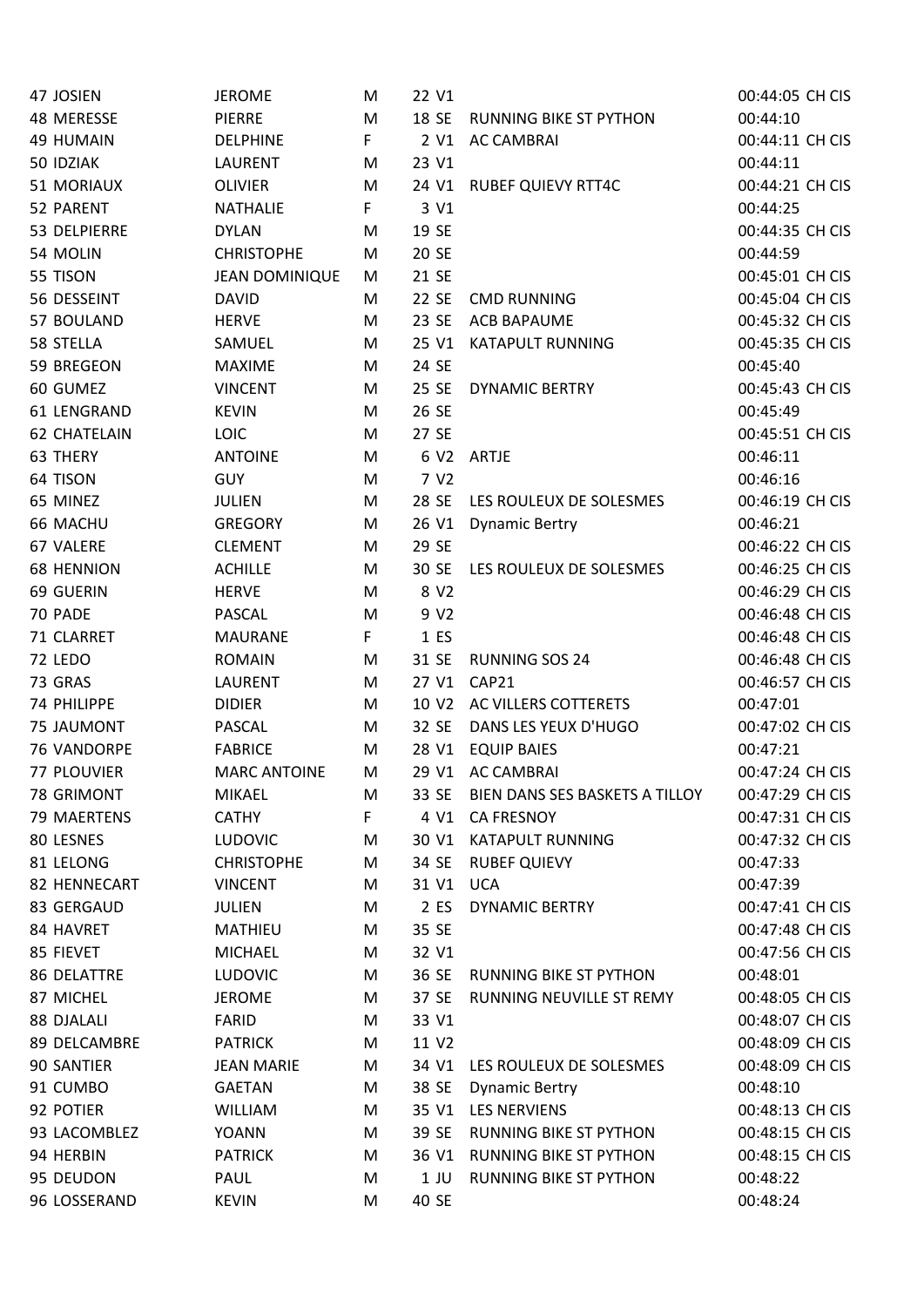| 97 LOSSERAND           | <b>JEAN JACQUES</b> | M  | 12 V <sub>2</sub> |                                | 00:48:27        |
|------------------------|---------------------|----|-------------------|--------------------------------|-----------------|
| 98 RAMETTE             | <b>STEPHANE</b>     | M  | 41 SE             |                                | 00:48:28 CH CIS |
| 99 REUX                | <b>NICOLAS</b>      | M  | 42 SE             |                                | 00:48:29 CH CIS |
| 100 SCHRYVE            | <b>EMMANUEL</b>     | M  | 37 V1             | <b>RUBEF QUIEVY</b>            | 00:48:31 CH CIS |
| 101 INCONNU            | <b>INCONNU</b>      | M  | 43 SE             |                                | 00:48:40        |
| 102 DORIGNY            | SAMUEL              | M  | 44 SE             |                                | 00:48:43 CH CIS |
| 103 DEHON              | <b>GREGORY</b>      | M  | 45 SE             | BIEN DANS SES BASKETS A TILLOY | 00:48:49 CH CIS |
| 104 DYBIONA            | <b>MURIEL</b>       | F. | 1 V <sub>2</sub>  | <b>RUNNING BIKE ST PYTHON</b>  | 00:48:50 CH CIS |
| 105 LEFEBVRE           | <b>GUY</b>          | M  | 2 V3              |                                | 00:48:52        |
| 106 MAGNIEZ            | <b>FREDERIC</b>     | M  | 38 V1             |                                | 00:48:52 CH CIS |
| 107 FERAUX             | <b>SIMON</b>        | M  | 1 CA              |                                | 00:48:59        |
| 108 HERBIN             | <b>JEROME</b>       | M  | 39 V1             | <b>RUBEF QUIEVY</b>            | 00:49:04 CH CIS |
| 109 LISIECKI           | <b>FREDERIC</b>     | M  | 40 V1             |                                | 00:49:30 CH CIS |
| 110 GABRIELS           | <b>GUILLAUME</b>    | M  | 46 SE             | <b>Dynamic Bertry</b>          | 00:49:38        |
| 111 JAGOURY            | <b>ERIC</b>         | M  | 13 V2             |                                | 00:49:44        |
| 112 JETTE              | <b>JULIEN</b>       | M  | 47 SE             | FIT AND RUN                    | 00:49:47 CH CIS |
| 113 LE CALVE           | <b>GUILLAUME</b>    | M  | 48 SE             |                                | 00:49:48 CH CIS |
| 114 LEFEBVRE           | <b>ELISABETH</b>    | F. | 5 V1              | <b>RUNNING CLUB NEUVILLOIS</b> | 00:49:56 CH CIS |
| 115 PLEWKA             | SABINE              | F. | 6 V1              |                                | 00:50:02        |
| 116 CASIEZ             | <b>VINCENT</b>      | M  | 41 V1             |                                | 00:50:02        |
| 117 JETTE              | <b>EMMANUEL</b>     | M  | 42 V1             | FIT AND RUN                    | 00:50:08 CH CIS |
| 118 PILEZ              | <b>CHRISTOPHE</b>   | M  | 14 V <sub>2</sub> | RUNNING CLUB NEUVILLOIS        | 00:50:17 CH CIS |
| 119 RAMOS              | <b>ORLANDO</b>      | M  | 43 V1             |                                | 00:50:21 CH CIS |
| 120 LEROY              | <b>CHRISTOPHE</b>   | M  | 44 V1             |                                | 00:50:30        |
| 121 GRAUX              | <b>THIERRY</b>      | M  | 45 V1             |                                | 00:50:31 CH CIS |
| <b>122 KWIATKOWSKI</b> | SYLVAIN             | M  | 46 V1             | <b>BOUSIES</b>                 | 00:50:34 CH CIS |
| 123 RADENNE            | <b>STEEVE</b>       | M  | 47 V1             |                                | 00:50:35        |
| 124 LOQUET             | <b>JEAN CLAUDE</b>  | M  | 15 V2             |                                | 00:50:44        |
| 125 DUBUIS             | <b>ROBERT</b>       | M  | 16 V <sub>2</sub> |                                | 00:50:45 CH CIS |
| 126 MARTINEZ           | RAYMOND             | M  | 3 V3              | <b>CE MASNIERES</b>            | 00:50:58 CH CIS |
| 127 PRONNIER           | <b>DOMINIQUE</b>    | M  | 17 V2             |                                | 00:51:02        |
| 128 GENTE              | <b>MARIE</b>        | F. |                   | 7 V1 AS GAUCHY                 | 00:51:05 CH CIS |
| 129 GENTE              | SEBASTIEN           | M  |                   | 48 V1 ASG GAUCHY               | 00:51:05 CH CIS |
| 130 SCHTYCK            | <b>ALAIN</b>        | M  | 4 V3              | <b>CO TRITH</b>                | 00:51:12        |
| 131 LEPREUX            | ALEXANDRE           | M  | 49 SE             |                                | 00:51:13        |
| 132 KIK                | <b>CHRISTOPHE</b>   | M  | 18 V2             | LES ROULEUX DE SOLESMES        | 00:51:21 CH CIS |
| 133 DECAU              | <b>MATHIEU</b>      | M  | 50 SE             |                                | 00:51:27        |
| 134 PAYAN              | <b>VIRGINIE</b>     | F  | 1 SE              |                                | 00:51:32 CH CIS |
| 135 RICQUE             | <b>FRANCOIS</b>     | M  | 51 SE             |                                | 00:51:46        |
| 136 VERREMAN           | PIERRE              | M  | 5 V3              | <b>CE MASNIERES</b>            | 00:51:49 CH CIS |
| 137 GOMBART            | <b>OLIVIER</b>      | M  | 19 V <sub>2</sub> | UCA                            | 00:51:53 CH CIS |
| 138 DEZ                | <b>JEROME</b>       | M  | 49 V1             | BIEN DANS SES BASKETS A TILLOY | 00:51:53 CH CIS |
| 139 HELLIN             | <b>STEVEN</b>       | M  | 52 SE             |                                | 00:51:53        |
| 140 BUSIN              | <b>JONATHAN</b>     | M  | 53 SE             | BIEN DANS SES BASKETS A TILLOY | 00:52:05 CH CIS |
| 141 FAILLE             | <b>GUY</b>          | M  | 20 V2             |                                | 00:52:14 CH CIS |
| 142 LEVEQUE            | <b>TONY</b>         | M  | 50 V1 UCA         |                                | 00:52:16 CH CIS |
| 143 CORNELIS           | <b>DAVE</b>         | M  | 51 V1             |                                | 00:52:23 CH CIS |
| 144 VIENNE             | <b>CLAUDINE</b>     | F  | 8 V1              | DYNAMIC BERTRY                 | 00:52:25 CH CIS |
| 145 ARPIN              | AMBRE               | F. | 2 ES              |                                | 00:52:28        |
| 146 BAILLON            | <b>DOMINIQUE</b>    | M  | 21 V2 UCA         |                                | 00:52:32        |
|                        |                     |    |                   |                                |                 |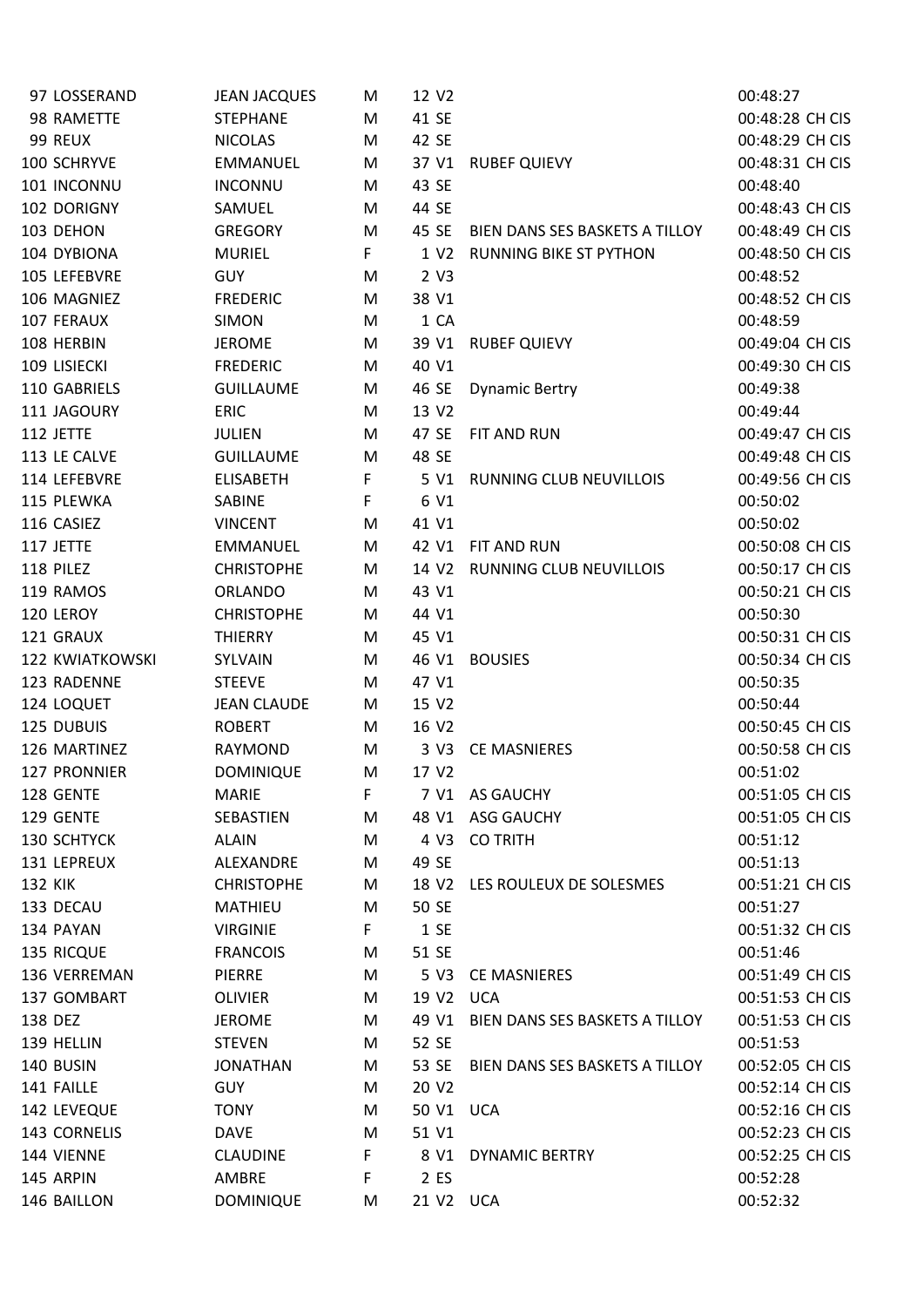| 147 GRANDE             | <b>MICKAEL</b>         | M  | 52 V1             |                                | 00:52:42 CH CIS |
|------------------------|------------------------|----|-------------------|--------------------------------|-----------------|
| 148 THERET             | <b>JULIEN</b>          | M  | 54 SE             |                                | 00:52:49        |
| 149 CONGIU             | <b>JULIEN</b>          | M  | 55 SE             |                                | 00:52:49        |
| 150 BATAILLE           | <b>EMILIE</b>          | F. | 2 SE              | BIEN DANS SES BASKETS A TILLOY | 00:52:53 CH CIS |
| 151 BRODA              | <b>BERNARD</b>         | M  | 6 V3              | <b>AC CAMBRAI</b>              | 00:52:54        |
| 152 DUPUIS             | <b>CHRISTOPHE</b>      | M  | 56 SE             | ACPI                           | 00:52:57        |
| 153 DECAMPS            | <b>DAVID</b>           | M  | 53 V1             | <b>ACPI ST QUENTIN</b>         | 00:53:02 CH CIS |
| 154 REUX               | <b>FRANCOIS</b>        | M  | 57 SE             | BIEN DANS SES BASKETS A TILLOY | 00:53:03 CH CIS |
| 155 HERBIN             | <b>PATRICE</b>         | M  | 22 V2             | <b>RUBEF QUIEVY</b>            | 00:53:05 CH CIS |
| 156 GELLF              | <b>TONY</b>            | M  | 58 SE             | RUNNING CLUB NEUVILLOIS        | 00:53:05 CH CIS |
| <b>157 QUATRELIVRE</b> | PAUL                   | M  | 23 V2             |                                | 00:53:08 CH CIS |
| 158 HERBAIN            | <b>BENJAMIN</b>        | M  | 59 SE             | BIEN DANS SES BASKETS A TILLOY | 00:53:10 CH CIS |
| 159 LAMANDE            | <b>MEDDY</b>           | M  | 54 V1             |                                | 00:53:10 CH CIS |
| 160 MICHEL             | <b>HERVE</b>           | M  | 55 V1             |                                | 00:53:18        |
| 161 BONNEVILLE         | <b>FABIEN</b>          | M  | 60 SE             |                                | 00:53:31        |
| 162 SCHEPP             | <b>LUCIE</b>           | F. | 3 SE              |                                | 00:53:37 CH CIS |
| 163 DELATTRE           | <b>JOHANN</b>          | M  | 61 SE             | <b>RUBEF QUIEVY</b>            | 00:53:45 CH CIS |
| 164 DEUDON             | <b>CHRISTOPHE</b>      | M  | 56 V1             | <b>RUNNING BIKE ST PYTHON</b>  | 00:53:56 CH CIS |
| 165 TAQUET             | <b>JEAN CLAUDE</b>     | M  | 24 V <sub>2</sub> | LES ROULEUX DE SOLESMES        | 00:53:56 CH CIS |
| 166 BULTEZ             | <b>PASCAL</b>          | M  | 7 V3              | <b>RUN IN MAROILLES</b>        | 00:53:58 CH CIS |
| 167 BONIFACE           | <b>EMILIE</b>          | F. | 4 SE              |                                | 00:53:58        |
| 168 OUALI              | <b>THOMAS</b>          | M  | 3 ES              |                                | 00:54:00 CH CIS |
| 169 OUALI              | <b>ISABELLE</b>        | F. | 2 V <sub>2</sub>  | <b>UCA</b>                     | 00:54:01 CH CIS |
| 170 LAMOURET           | <b>THIERRY</b>         | M  | 25 V2             | <b>UCA</b>                     | 00:54:03 CH CIS |
| 171 BASQUIN            | <b>JEAN MARC</b>       | M  | 26 V <sub>2</sub> | RUNNING CLUB NEUVILLOIS        | 00:54:08 CH CIS |
| 172 HERLIN             | <b>DELPHINE</b>        | F. | 5 SE              |                                | 00:54:15 CH CIS |
| 173 FONTAINE           | <b>THIERRY</b>         | M  | 27 V2             |                                | 00:54:18 CH CIS |
| 174 ROUSIES            | <b>BENJAMIN</b>        | M  | 62 SE             |                                | 00:54:20 CH CIS |
| 175 CHIMOT             | <b>AURELIEN</b>        | M  | 63 SE             |                                | 00:54:21        |
| 176 BOUTEMY            | <b>ALAIN</b>           | M  | 57 V1             |                                | 00:54:26        |
| 177 TRICOT             | <b>JEROME</b>          | M  | 64 SE             | <b>RUNNING BIKE ST PYTHON</b>  | 00:54:30 CH CIS |
| 178 SYLVAIN            | <b>CHRISTOPHE</b>      | M  |                   | 58 V1 KATAPULT RUNNING         | 00:54:35 CH CIS |
| 179 STELLA             | <b>ALEXIS</b>          | M  | $2$ JU            |                                | 00:54:37        |
| 180 DELATTRE           | RENAUD                 | M  | 65 SE             |                                | 00:54:40        |
| <b>181 DUFROMENTEL</b> | SAMUEL                 | M  | 28 V2             |                                | 00:54:42        |
| 182 MERIAUX            | ADELAIDE               | F. | 3 ES              | LES ROULEUX DE SOLESMES        | 00:54:44 CH CIS |
| 183 LEROY              | <b>PASCAL</b>          | M  | 59 V1             |                                | 00:54:47        |
| 184 DUPONT             | ADELAIDE               | F. | 6 SE              |                                | 00:54:54        |
| 185 WARTELLE           | <b>KARINE</b>          | F  | 9 V1              | <b>DYNAMIC BERTRY</b>          | 00:54:56 CH CIS |
| 186 GRIERE             | <b>ANTOINE</b>         | M  | $3$ JU            | <b>RUNNING BIKE ST PYTHON</b>  | 00:55:01 CH CIS |
| 187 BLAIRON            | SEBASTIEN              | M  | 66 SE             |                                | 00:55:28 CH CIS |
| 188 REMOND             | <b>THIERRY</b>         | M  | 29 V2             |                                | 00:56:08 CH CIS |
| 189 FAVRI              | <b>DORIS</b>           | F  | 3 V <sub>2</sub>  | <b>UCA</b>                     | 00:56:12 CH CIS |
| 190 DUBUIS             | <b>BERNADETTE</b>      | F. | 4 V <sub>2</sub>  | <b>UCA</b>                     | 00:56:26 CH CIS |
| 191 DEMARCQ            | <b>KARINE</b>          | F  | 7 SE              |                                | 00:56:27 CH CIS |
| 192 PETIT              | <b>FRANCOIS</b>        | M  | 30 V <sub>2</sub> |                                | 00:56:47        |
| 193 QUENNESSON         | <b>JEAN CHRISTOPHE</b> | M  | 60 V1             |                                | 00:57:27        |
| 194 GRUCA              | <b>JEAN PAUL</b>       | M  | 61 V1             |                                | 00:57:55        |
| 195 VAILLANT           | <b>JEAN MICHEL</b>     | M  | 8 V3              |                                | 00:58:05        |
| 196 BASTIEN            | <b>THIERY</b>          | M  | 31 V <sub>2</sub> |                                | 00:58:09        |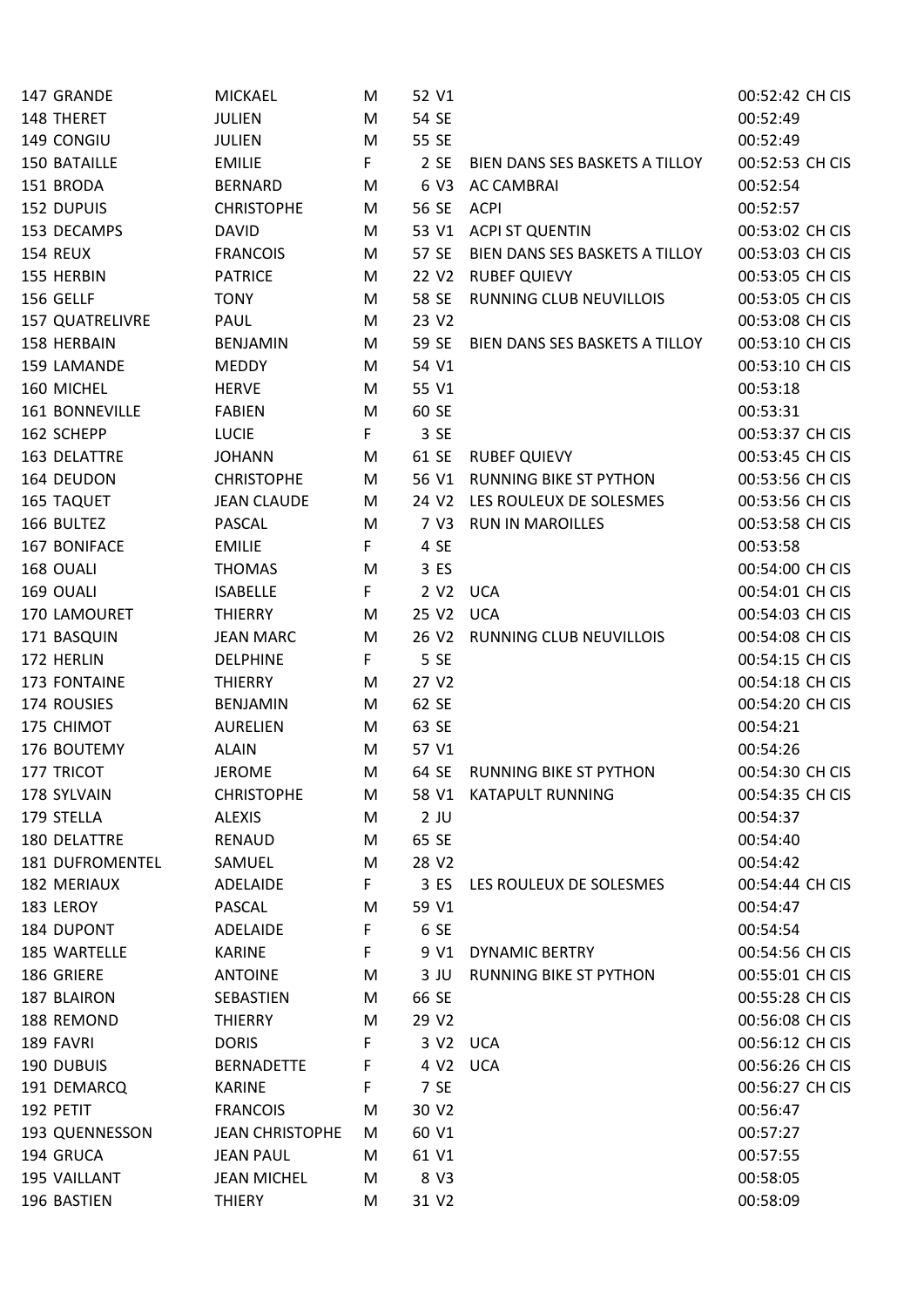| 197 GABET          | <b>GERARD</b>          | M  |                   | 32 V2 COURIR SNCF             | 00:58:24 CH CIS |
|--------------------|------------------------|----|-------------------|-------------------------------|-----------------|
| 198 RENAUD         | <b>BENJAMIN</b>        | M  | 67 SE             |                               | 00:58:35        |
| 199 GRUCA          | <b>MARIE</b>           | F  | 8 SE              |                               | 00:58:49        |
| 200 QUENNESSON     | <b>MARLENE</b>         | F  | 10 V1             |                               | 00:59:04        |
| 201 DEGRUGLILIER   | <b>JULIE</b>           | F. | 9 SE              |                               | 01:00:08        |
| 202 BASTIEN        | <b>KEVIN</b>           | M  | 68 SE             | <b>OPTIQUE BASTIEN</b>        | 01:00:09        |
| 203 DENYS          | <b>ISABELLE</b>        | F  | 5 V2              |                               | 01:00:20 CH CIS |
| 204 BRISVILLE      | <b>JULIE</b>           | F  | 10 SE             |                               | 01:00:21        |
| 205 LAIGLE         | <b>STEPHANIE</b>       | F  | 11 V1             | <b>RUNNING BIKE ST PYTHON</b> | 01:00:53 CH CIS |
| 206 BONNARD        | <b>CATHERINE</b>       | F  | 12 V1             | RUNNING CLUB NEUVILLOIS       | 01:01:22 CH CIS |
| 207 FRANCOIS       | <b>CATHERINE</b>       | F  | 13 V1             |                               | 01:01:23 CH CIS |
| 208 DE RENTY       | <b>ANNE</b>            | F. | 11 SE             | <b>EQUIP BAIES</b>            | 01:01:27        |
| 209 ROMEFORT       | <b>THEO</b>            | M  | 4 JU              |                               | 01:01:27        |
| 210 CUMBO          | <b>SOLINE</b>          | F  | 12 SE             | <b>Dynamic Bertry</b>         | 01:01:30        |
| 211 VAN MOORLEGHEM | <b>BRIGITTE</b>        | F  |                   | 14 V1 DYNAMIC BERTRY          | 01:01:46 CH CIS |
| 212 HERBIN         | SONIA                  | F  | 15 V1             | <b>RUBEF QUIEVY</b>           | 01:01:49 CH CIS |
| 213 DRAIN          | ANGELIQUE              | F  | 13 SE             |                               | 01:01:55        |
| 214 JAUMONT        | <b>CECILE</b>          | F  | 14 SE             | DANS LES YEUX D HUGO          | 01:01:55 CH CIS |
| 215 MAIRESSE       | <b>MARIE</b>           | F  | 15 SE             |                               | 01:02:15        |
| 216 VALLEZ         | <b>MONIQUE</b>         | F. | 1 V3 UCA          |                               | 01:02:15 CH CIS |
| 217 DELATTRE       | <b>DANIEL</b>          | M  | 33 V2             |                               | 01:02:27 CH CIS |
| 218 GERNEZ         | <b>JOHANNE</b>         | F. | 16 V1             |                               | 01:02:32        |
| 219 PORTAL         | SEBASTIEN              | M  | 62 V1             |                               | 01:02:46        |
| 220 DEMARLE        | <b>CINDY</b>           | F. | 16 SE             |                               | 01:02:54        |
| 221 GAVE           | <b>JEAN BAPTISTE</b>   | M  | 69 SE             |                               | 01:02:55        |
| 222 DARRAS         | SEBASTIEN              | M  | 70 SE             |                               | 01:02:56        |
| 223 PARENT         | <b>BENOIT</b>          |    | 71 SE             |                               | 01:02:56        |
|                    |                        | M  |                   |                               |                 |
| 224 VALLETTE       | <b>JEAN FRANCOIS</b>   | M  | 63 V1             |                               | 01:02:56        |
| 225 CAMBAY         | <b>DANIEL</b>          | M  | 34 V <sub>2</sub> | <b>Dynamic Bertry</b>         | 01:02:56        |
| 226 VINCENT        | <b>MATHIEU</b>         | M  | 72 SE             |                               | 01:02:56        |
| 227 LEFEBVRE       | <b>GUY</b>             | M  | 9 V3              | <b>DYNAMIC BERTRY</b>         | 01:02:56 CH CIS |
| 228 PARENT         | JEAN MARIE             | M  | 35 V2             | <b>Dynamic Bertry</b>         | 01:02:56        |
| 229 GAVE           | <b>PHILIPPE</b>        | M  | 10 V3             |                               | 01:02:56        |
| 230 DUBOIS         | <b>MICKAEL</b>         | M  | 64 V1             | DANS LES YEUX D'HUGO          | 01:03:01 CH CIS |
| 231 MANET          | <b>JEAN CHRISTOPHE</b> | M  | 65 V1             | DANS LES YEUX D'HUGO          | 01:03:01 CH CIS |
| 232 JACQUEMIN      | <b>ROMAIN</b>          | M  | 73 SE             | DANS LES YEUX D'HUGO          | 01:03:01 CH CIS |
| 233 LEQUEUCHE      | <b>GUILLAUME</b>       | M  | 66 V1             | DANS LES YEUX D'HUGO          | 01:03:01 CH CIS |
| 234 MERESSE        | <b>BENOIT</b>          | M  | 74 SE             | DANS LES YEUX D'HUGO          | 01:03:01 CH CIS |
| 235 MERESSE        | <b>EMMANUEL</b>        | M  | 36 V <sub>2</sub> | DANS LES YEUX D'HUGO          | 01:03:01 CH CIS |
| 236 VERMAND        | <b>JEROME</b>          | M  | 67 V1             | DANS LES YEUX D'HUGO          | 01:03:01 CH CIS |
| 237 VERHAEGHE      | <b>JULIEN</b>          | M  | 75 SE             |                               | 01:03:01        |
| 238 LEBON          | SABRINA                | F. | 17 SE             | <b>UCA</b>                    | 01:03:01 CH CIS |
| 239 LERICHE        | <b>ANNE SOPHIE</b>     | F  | 17 V1             | <b>DYNAMIC BERTRY</b>         | 01:03:01 CH CIS |
| 240 FAUCOMPREZ     | SABRINA                | F  | 18 SE             |                               | 01:03:43        |
| 241 DUVIVIER       | VALERIE                | F  | 18 V1             |                               | 01:04:04        |
| 242 DELATTRE       | CAROLE                 | F  | 6 V <sub>2</sub>  |                               | 01:04:13 CH CIS |
| 243 VREVIN         | <b>KATHY</b>           | F  | 7 V <sub>2</sub>  | <b>JOGGEUR VIESLY</b>         | 01:04:18 CH CIS |
| 244 DESJARDINS     | <b>AURELIEN</b>        | M  | 68 V1             |                               | 01:04:20 CH CIS |
| 245 ROLLIER        | ANGELIQUE              | F. | 19 SE             |                               | 01:04:45        |
| 246 CHARDIN        | <b>NICOLAS</b>         | M  |                   | 69 V1 EQUIP BAIES             | 01:04:58        |